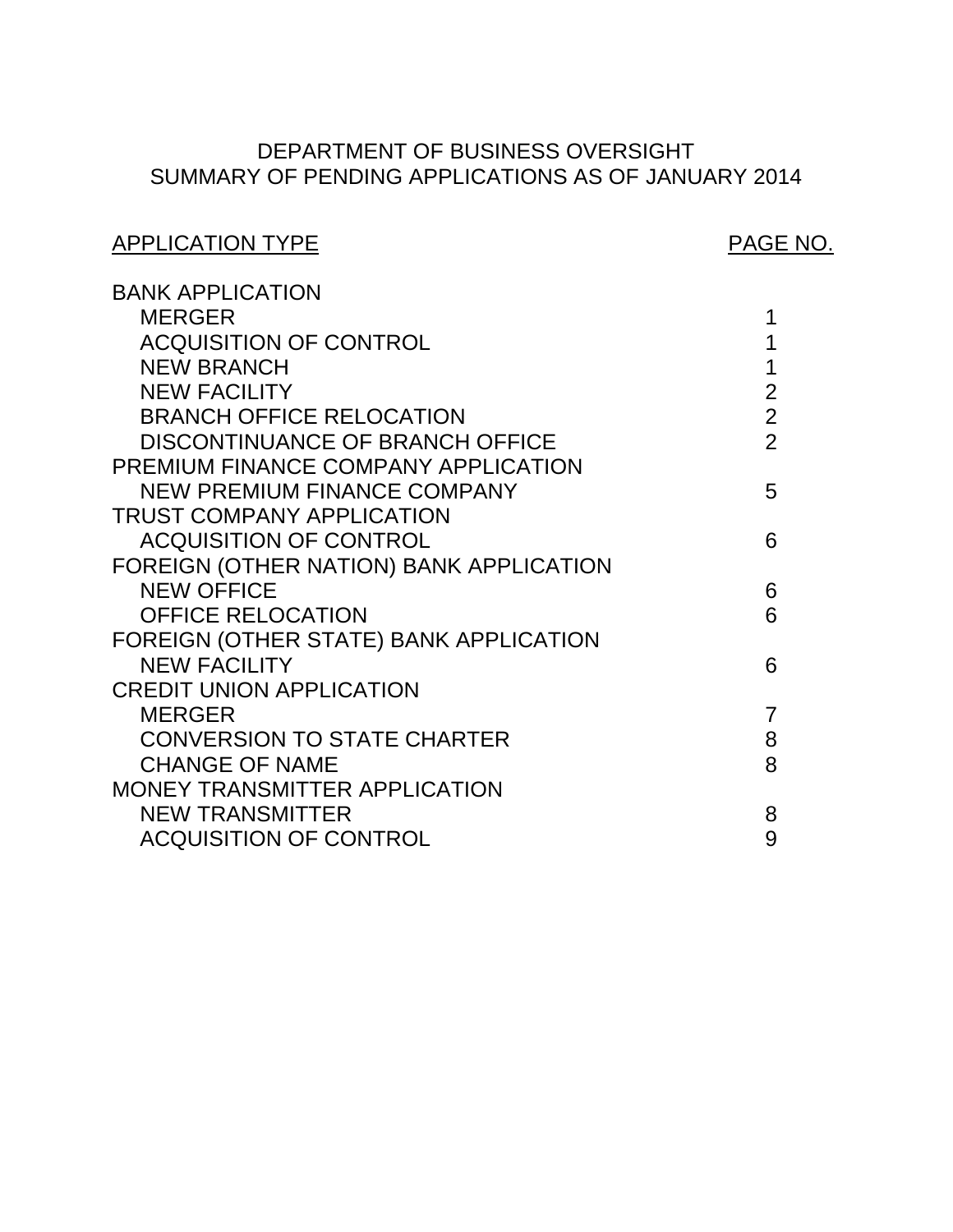#### <span id="page-1-0"></span>**MERGER**

#### **Filed: 1 Approved: 2 Effected: 2**

 THE BILTMORE BANK OF ARIZONA, Phoenix, Arizona, to merge with and into, GRANDPOINT BANK, Los Angeles Filed: 12/2/13 Approved: 1/28/14

 CAPITALSOURCE BANK, Los Angeles, to merge with and into, PACIFIC WESTERN BANK, Los Angeles Filed: 9/12/13 Approved: 12/17/13

 METRO UNITED BANK, San Diego, California, and METROBANK, NATIONAL ASSOCIATION, Houston, Texas, to merge with and into, EAST WEST BANK, Pasadena, California Filed: 10/10/13 Approved: 11/19/13 Effected: 1/17/14

 MISSION COMMUNITY BANK, San Luis Obispo, to merge with and into, HERITAGE OAKS BANK, Paso Robles Filed: 11/21/13

 PREMIER SERVICE BANK, Riverside, to merge with and into, INDEPENDENCE BANK, Newport Beach Filed: 11/13/13 Approved: 1/6/14 Effected: 1/31/14

#### **ACQUISITION OF CONTROL**

#### **Filed: 1**

 REDWOOD EQUITY PARTNERS, INC., to acquire control of AMERICA CALIFORNIA BANK Filed: 1/23/14

#### **NEW BRANCH**

**No Objection: 2 Opened: 2** 

 EAST WEST BANK 4711 Spring Mountain Road, Las Vegas, Clark County, Nevada Opened: 12/23/13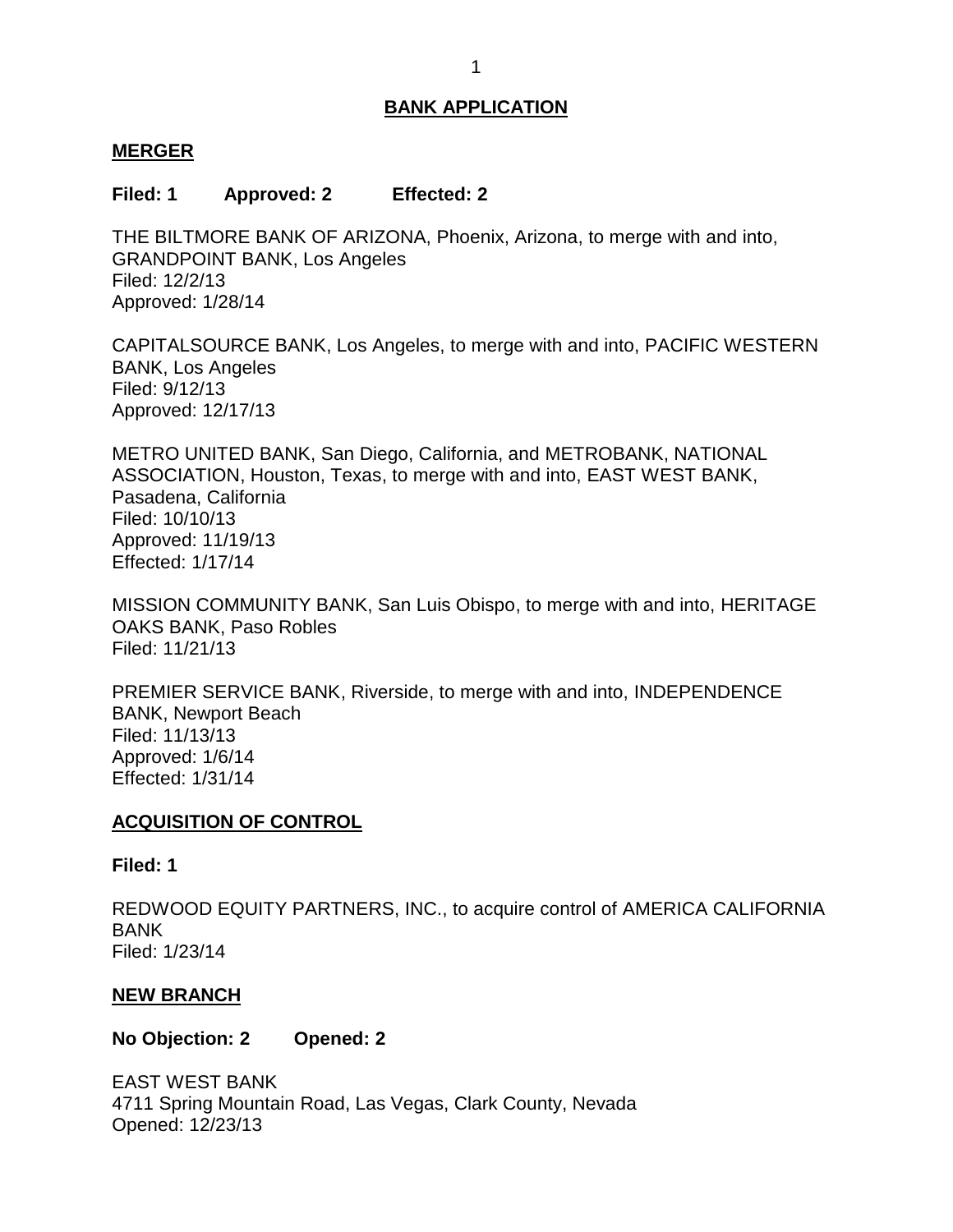#### <span id="page-2-0"></span>**NEW BRANCH (Continued)**

 FARMERS & MERCHANTS BANK OF CENTRAL CALIFORNIA #2 Park Plaza, Suite 175, Irvine, Orange County No Objection: 11/25/13

 FARMERS & MERCHANTS BANK OF CENTRAL CALIFORNIA 1521 N. Carpenter Road, Building G, Modesto, Stanislaus County No Objection: 11/25/13

1280 4<sup>th</sup> Avenue, San Diego, San Diego County FIRST REPUBLIC BANK Opened: 1/6/14

#### **NEW FACILITY**

#### **Opened: 3**

FARMERS & MERCHANTS BANK OF CENTRAL CALIFORNIA

- 19200 Von Karman Avenue, Irvine, Orange County
- 1255 Treat Boulevard, Walnut Creek, Contra Costa County Opened: 1/21/14

 One Greenway Plaza, Houston, Harris County, Texas SILICON VALLEY BANK Opened: 11/1/13

### **BRANCH OFFICE RELOCATION**

**No Objection: 1 Effected: 1** 

 HERITAGE OAKS BANK From 1276 Tamson Street, to 2255 Main Street, Cambria, San Luis Obispo County No Objection: 9/26/13

 From 620 Contra Costa Boulevard, to 2350 Monument Boulevard, Pleasant Hill, Contra OPUS BANK Costa County Effected: 1/27/14

### **DISCONTINUANCE OF BRANCH OFFICE**

### **No Objection: 23 Discontinued: 38**

 BANK OF THE ORIENT 2851 East Manoa Road, Honolulu, Honolulu County, Hawaii No Objection: 11/25/13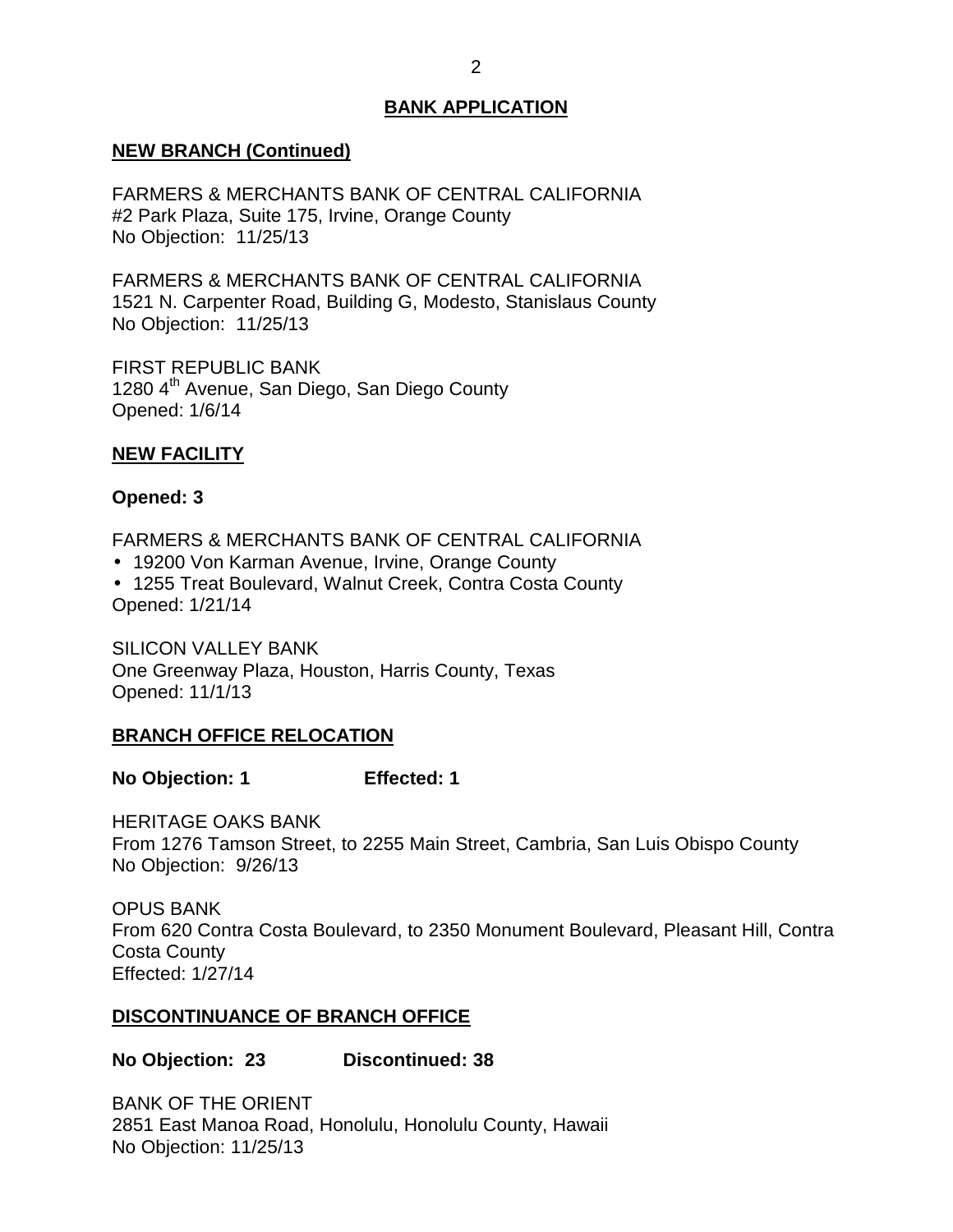#### **DISCONTINUANCE OF BRANCH OFFICE (Continued)**

 BANK OF THE WEST 34301 Old Black Canyon Highway, Black Canyon City, Yavapai County, Arizona No Objection: 6/25/13 Discontinued: 1/10/14

#### BANK OF THE WEST

- 1945 Highway 260, Heber, Navajo, Arizona
- 820 W. Cleveland Street, St. Johns, Apache, Arizona
- 5009 Lone Tree Way, Antioch, Contra Costa, California
- 26696 Portola Parkway, Foothill Ranch, Orange, California
- 3297 17 Mile Drive at Cypress, Pebble Beach, Monterey, California
- 303 Sacramento Street, Vallejo, Solano, California
- 1794 South Victoria Avenue, Ventura, Ventura, California
- 201 S. Clinton Street, Iowa City, Johnson, Iowa
- 111 E. 1st Street, Monticello, Jones, Iowa
- 109 North Main Street, Protivin, Howard, Iowa
- 405 N. Main Street, El Dorado, Butler, Kansas
- 19 N. Humboldt Avenue, Ellinwood, Barton, Kansas
- 13550 West 63rd Street, Shawnee, Johnson, Kansas
- 901 Burel Avenue SE, Cooperstown, Griggs, North Dakota
- $\bullet$  100 SE 4<sup>th</sup> Street, Bartlesville, Washington County, Oklahoma
- 7130 N.E. Cornell Road, Hillsboro, Washington, Oregon
- 12 S.W. 5th Street, Madras, Jefferson, Oregon
- 125 North Commercial, Clark, Clark, South Dakota
- 2 East Kennewick Avenue, Kennewick, Benton, Washington

No Objection: 10/14/13 Discontinued: 1/10/14

BANK OF THE WEST

- 180 W. Continental Road, Green Valley, Pima, Arizona
- 374 Alden Road, Kearny, Pinal, Arizona
- 490 Avenue "A", San Manuel, Pinal, Arizona
- 6260 South Gun Club Road, Aurora, Arapahoe, Colorado
- 4818 Chambers Road, Denver, Denver, Colorado
- 1823 E. Kimberly Road, Davenport, Scott, Iowa
- 114 S. Kennedy Avenue, Madrid, Boone, Iowa
- 1025 N. Quincy Avenue, Ottumwa, Wapello, Iowa
- 365 S. W. Broadway, Estacada, Clackamas, Oregon
- 2157 Lancaster Drive, N.E., Salem, Marion, Oregon
- 135 South Main Street, Heber City, Wasatch, Utah
- 401 5th Avenue W, Minong, Washburn, Wisconsin
- 5836 N. 1st Street, Stone Lake, Sawyer, Wisconsin
- 105 East Second Street, Powell, Park, Wyoming
- 2126 East A Street, Torrington, Goshen, Wyoming No Objection: 10/14/13

Discontinued: 1/17/14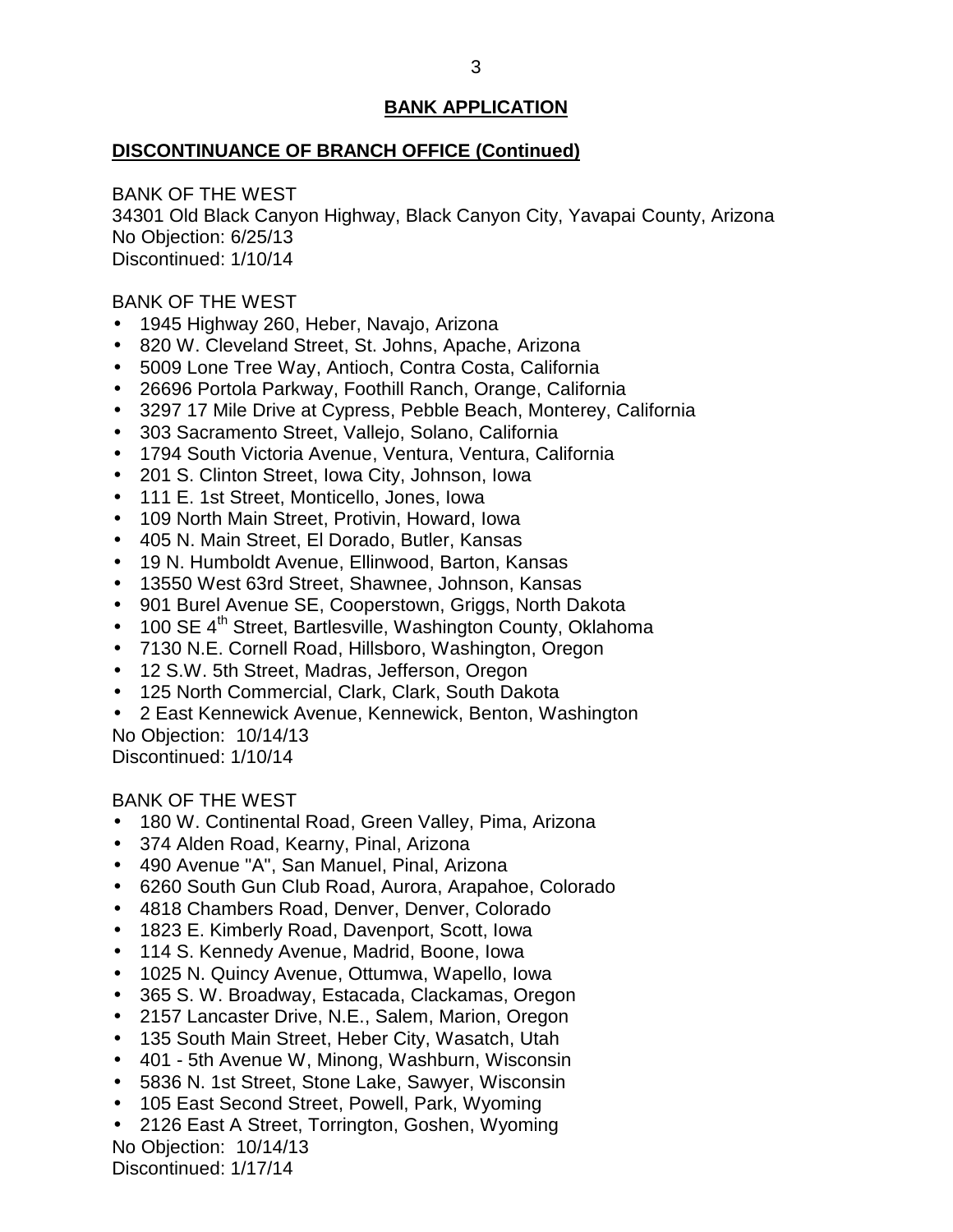#### **DISCONTINUANCE OF BRANCH OFFICE (Continued)**

#### BBCN BANK

- 3581 El Camino Real, Santa Clara, Santa Clara County
- 21080 Golden Spring Drive, Diamond Bar, Los Angeles County
- 31217 Pacific Highway South, Federal Way, King County, Washington

• 1155 N. 130<sup>th</sup> Street, Seattle, King County, Washington No Objection: 6/19/13

 CALIFORNIA BANK & TRUST 6074 Park Drive, Wrightwood, San Bernardino County No Objection: 12/15/13 Discontinued: 1/24/14

 CALIFORNIA BANK & TRUST 2535 Rosamond Boulevard, Rosamond, Kern County No Objection: 12/21/13 Discontinued: 1/17/14

 CITIZENS BUSINESS BANK 3439 Brookside Road, Stockton, San Joaquin County No Objection: 11/8/13

 12022 Dunia Road, Victorville, San Bernardino County EAST WEST BANK No Objection: 8/30/13

#### EAST WEST BANK

- 2000 Van Ness, San Francisco, San Francisco County
- 17530 E. Colima Road, Rowland Heights, Los Angeles County
- 43 E. 3rd Avenue, San Mateo, San Mateo County
- 15345 Culver Drive, Irvine, Orange County
- 3212 N. Jupiter Road, Garland, Dallas County, Texas
- 6588 Corporate Drive, Houston, Harris County, Texas No Objection: 1/27/14

 FARMERS & MERCHANTS BANK OF CENTRAL CALIFORNIA 901 N. Carpenter Road, Modesto, Stanislaus County No Objection: 11/25/13

FIRST COMMUNITY BANK

 157 North McDowell Boulevard, Petaluma, Sonoma County No Objection: 1/24/14

 2855 E. Guasti Road, Ontario, San Bernardino County MANUFACTURERS BANK No Objection: 12/1/13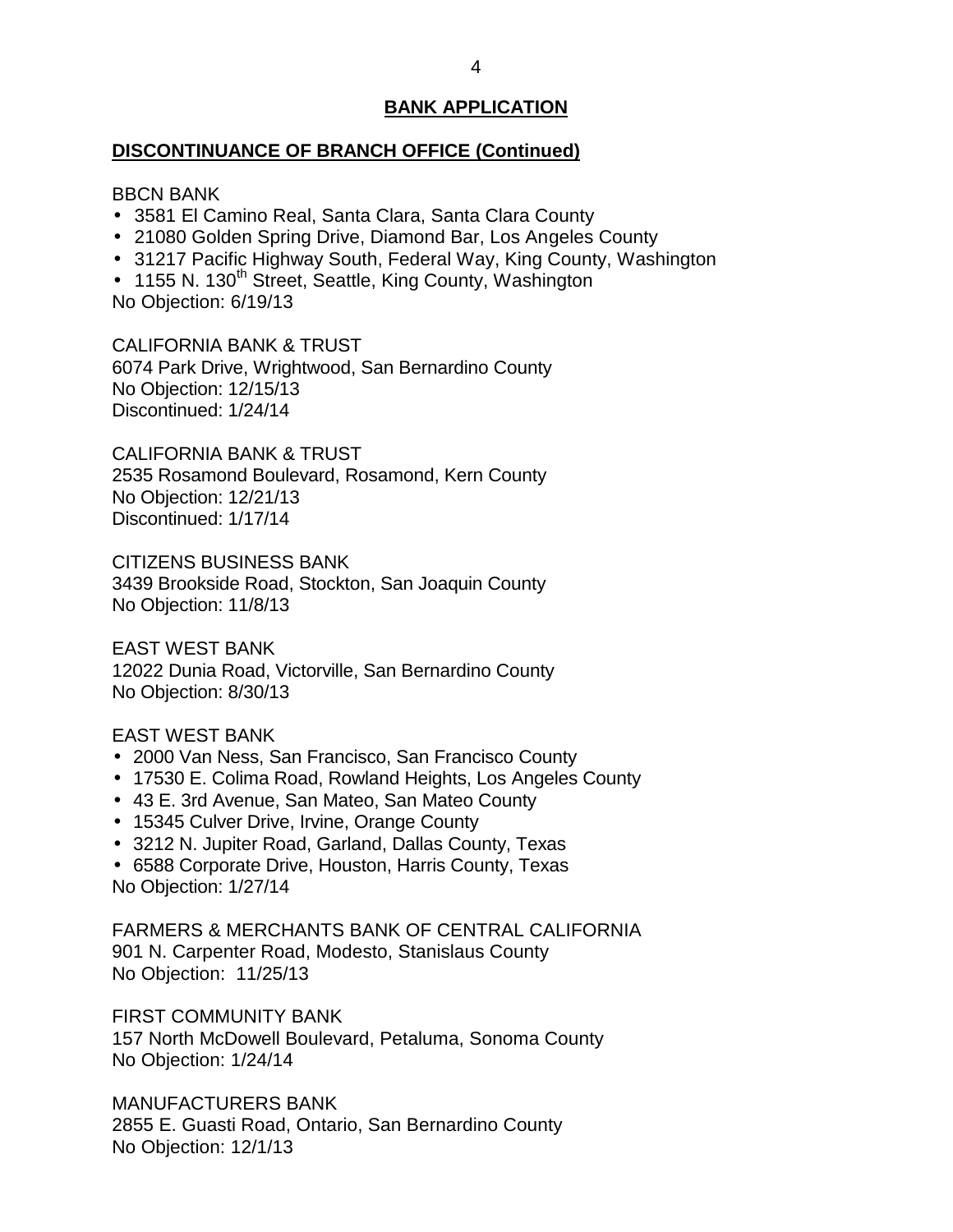#### <span id="page-5-0"></span>**DISCONTINUANCE OF BRANCH OFFICE (Continued)**

 400 South Meridian, Puyallup, Pierce County, Washington SUNWEST BANK No Objection: 10/10/13 Discontinued: 1/10/14

TRI COUNTIES BANK

5075 Gosford Road, Bakersfield, Kern County

 6225 Colony Street, Bakersfield, Kern County No Objection: 10/25/13

 10037 Combie Road, Auburn, Nevada County TRI COUNTIES BANK No Objection: 11/1/13

 110 Hartnell Avenue, Redding, Shasta County TRI COUNTIES BANK No Objection: 1/27/14

WILSHIRE STATE BANK

- 14561 Red Hill Avenue, Tustin, Orange County
- 19036 Colima Road, Rowland Heights, Los Angeles County

 5254 Beach Boulevard, Buena Park, Orange County No Objection: 1/13/14

# **PREMIUM FINANCE COMPANY APPLICATION**

#### **NEW PREMIUM FINANCE COMPANY**

**Filed: 2 Approved: 1 Expired: 1** 

 DELTA PREMIUM FINANCING, INC. 660 Newport Center Drive, Newport Beach, Orange County Filed: 12/17/13

 6010 Commerce Boulevard, Rohnert Park, Sonoma County EVERGUARD FINANCIAL SERVICES OF CALIFORNIA, INC. Filed: 3/26/13 Approved: 4/23/13

 OMNISURE GROUP PFCA, INC. 2361 W. 20<sup>th</sup> Street, Los Angeles, Los Angeles County Filed: 2/4/13 Approved: 3/12/13 Expired: 1/21/14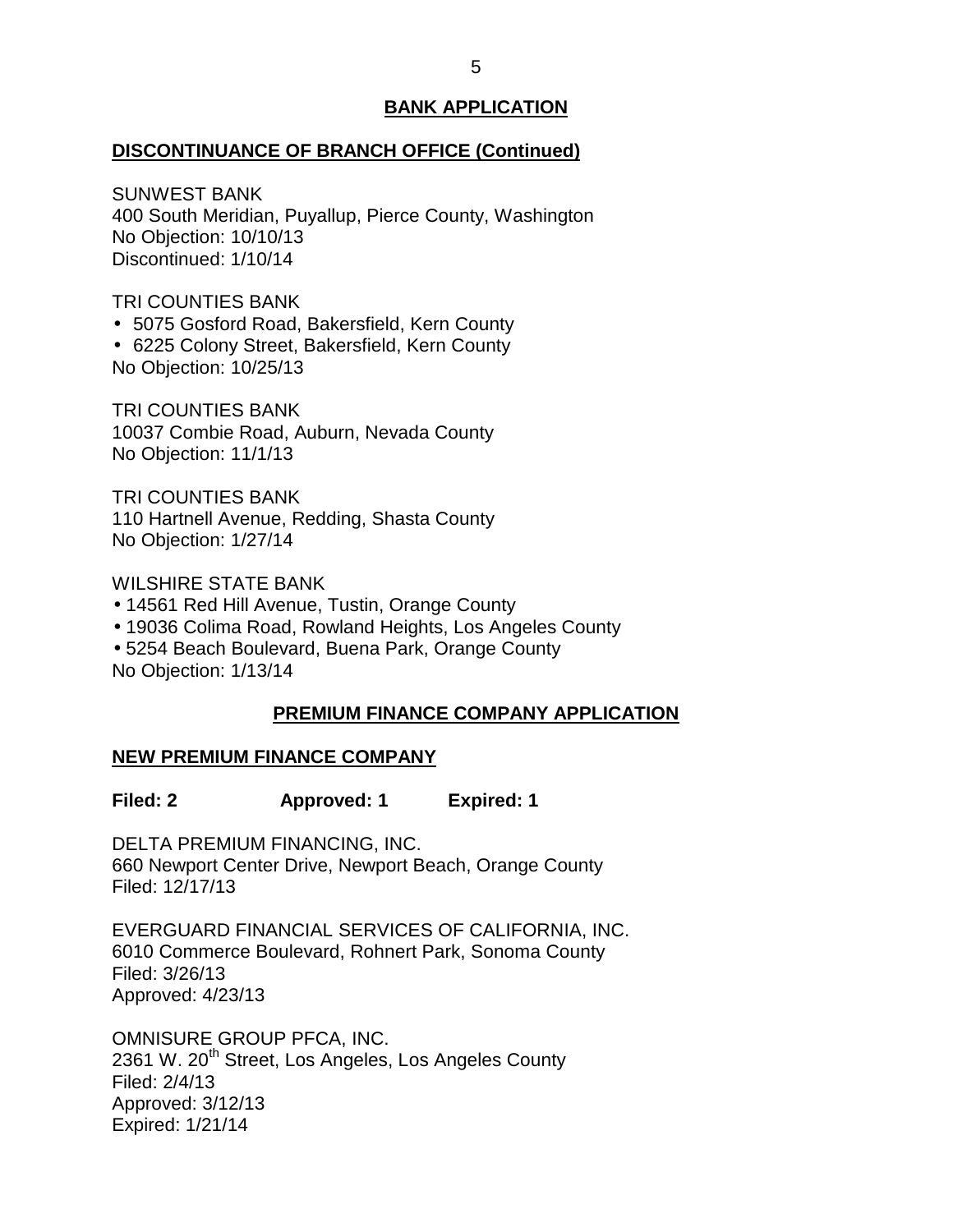# **PREMIUM FINANCE COMPANY APPLICATION**

# <span id="page-6-0"></span> **NEW PREMIUM FINANCE COMPANY (Continued)**

 US PREMIUM FINANCE HOLDINGS, INC. 2201 Lakewood Boulevard, Long Beach, Los Angeles County Filed: 1/23/14

# **TRUST COMPANY APPLICATION**

# **ACQUISITION OF CONTROL**

#### **Filed: 1**

 MARC J. REBBOAH, requests DBO's approval to acquire control of ENTERPRISE TRUST & INVESTMENT COMPANY Filed: 12/17/13

# **FOREIGN (OTHER NATION) BANK APPLICATION**

### **NEW OFFICE**

### **Approved: 1**

 TAIPEI FUBON COMMERCIAL BANK CO., LTD. City of San Jose, County of Santa Clara (Representative Office) Filed: 11/18/13 Approved: 1/13/14

### **OFFICE RELOCATION**

### **Approved: 1**

 CANADIAN IMPERIAL BANK OF COMMERCE From 6080 Center Drive, Los Angeles, to 4695 MacArthur Court, Newport Beach, Orange County Filed: 11/13/13 Approved: 12/23/13

### **FOREIGN (OTHER STATE) BANK APPLICATION**

### **NEW FACILITY**

# **Filed: 1 Notified: 6 Opened: 1**

 Universal City Plaza, Universal City, Los Angeles County (Facility – Insured Industrial AMERICAN EXPRESS CENTURION BANK Bank) No Objection: 9/16/13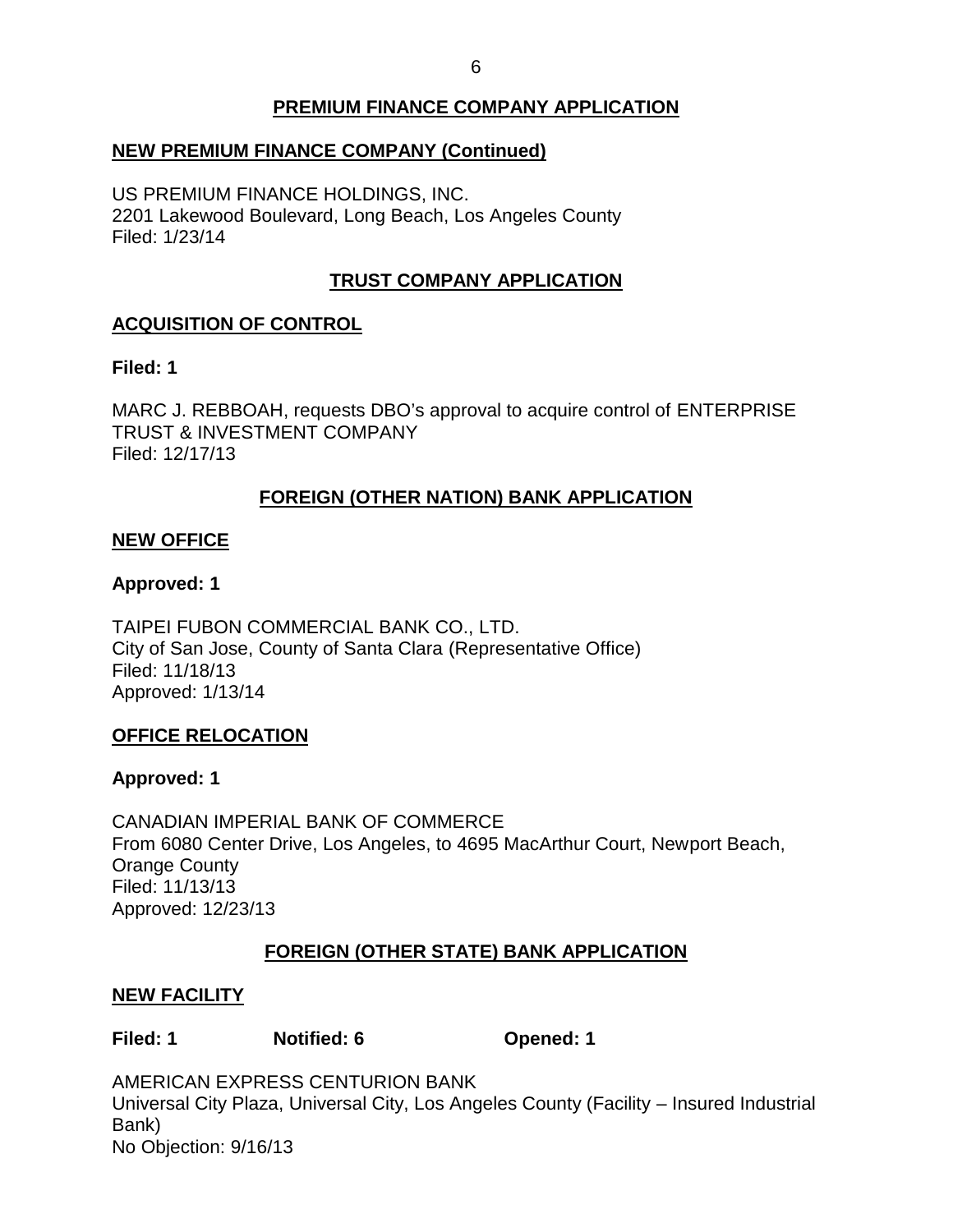# **FOREIGN (OTHER STATE) BANK APPLICATION**

# <span id="page-7-0"></span> **NEW FACILITY (Continued)**

BANK OF THE OZARKS

 1999 Avenue of the Stars, Century City, Los Angeles County (Facility – Insured Bank) No Objection: 1/10/14

DORSEY & WHITNEY TRUST COMPANY LLC

 305 Lytton Avenue, Palo Alto, Santa Clara County County (Facility – Uninsured Trust Company) Filed: 4/18/13 Approved: 11/25/13 Opened: 1/1/14

 RELIANCE TRUST COMPANY OF DELAWARE 444 South Flower Street, Los Angeles, Los Angeles County (Facility – Uninsured Trust Company) Filed: 3/18/13

UBS BANK USA

- 555 California Street, City of San Francisco, County of San Francisco (Facility Insured Bank)
- 2029 Century Park East, City of Century City, County of Los Angeles
- 301 East Ocean Boulevard, City of Long Beach, County of Los Angeles
- 725 S. Figueroa Street, City of Los Angeles, County of Los Angeles No Objection: 12/10/12

# **CREDIT UNION APPLICATION**

### **MERGER**

### **Filed: 2 Effected: 2**

 49ER FEDERAL CREDIT UNION, Placerville, to merge with and into, SIERRA CENTRAL CREDIT UNION, Yuba City Filed: 11/14/13 Approved: 1/1/14 Effected: 1/1/14

 ALAMEDA CREDIT UNION, Alameda, to merge with and into, PROVIDENT CREDIT UNION, Redwood City Filed: 5/7/13 Approved: 1/14/14 Effected: 1/14/14

 GOLDEN WEST CITIES FEDERAL CREDIT UNION, Garden Grove, to merge with and into, CREDIT UNION OF SOUTHERN CALIFORNIA, Brea Filed: 10/28/13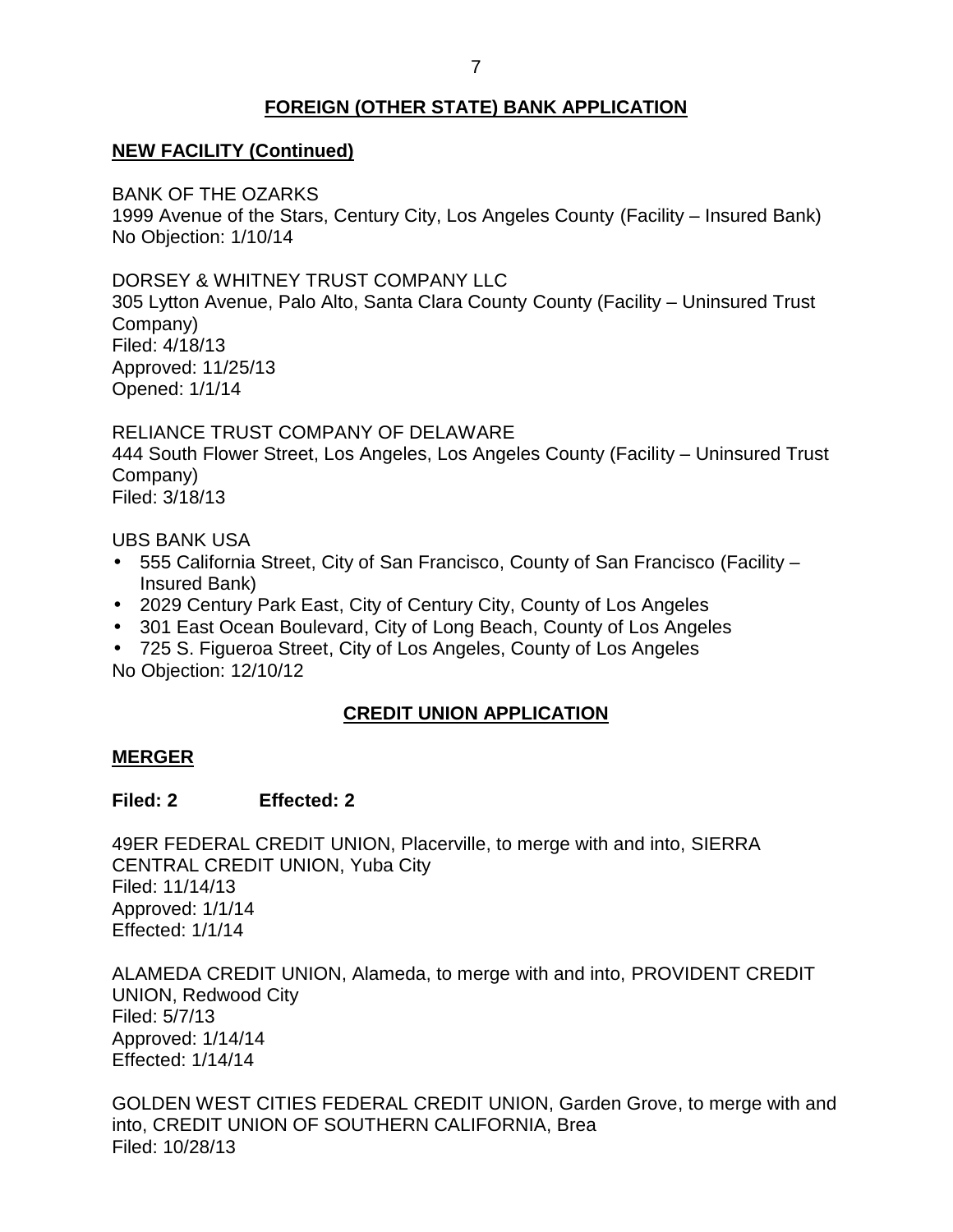### **CREDIT UNION APPLICATION**

#### <span id="page-8-0"></span>**MERGER (Continued)**

 WESTSIDE EMPLOYEES FEDERAL CREDIT UNION, Santa Monica, to merge with and into, SOUTHLAND CREDIT UNION, Los Alamitos Filed: 1/23/14

# **CONVERSION TO STATE CHARTER**

#### **Filed: 1**

 COASTHILLS FEDERAL CREDIT UNION, Lompoc, to convert to a state-chartered credit union under the name COASTHILLS CREDIT UNION Filed: 1/24/14

#### **CHANGE OF NAME**

#### **Approved: 1**

 LOS ANGELES FIREMEN'S CREDIT UNION, to change its name to FIREFIGHTERS FIRST CREDIT UNION Filed: 1/15/14 Approved: 1/24/14

### **MONEY TRANSMITTER APPLICATION**

#### **NEW TRANSMITTER**

**Filed: 7 Approved: 3 License Issued: 3** 

 License issued: 1/9/14 AMAZON PAYMENTS, INC. Filed: 6/23/11 Approved: 6/27/13

BANCBOX, INC. Filed: 12/3/13

 IDT PAYMENT SERVICES, INC. License issued: 1/6/14 Filed: 3/29/13 Approved: 9/23/13

 HSI USA INC., AKA HYPERWALLET Filed: 1/6/14

 INTUIT PAYROLL SERVICES, LLC Filed: 6/3/13